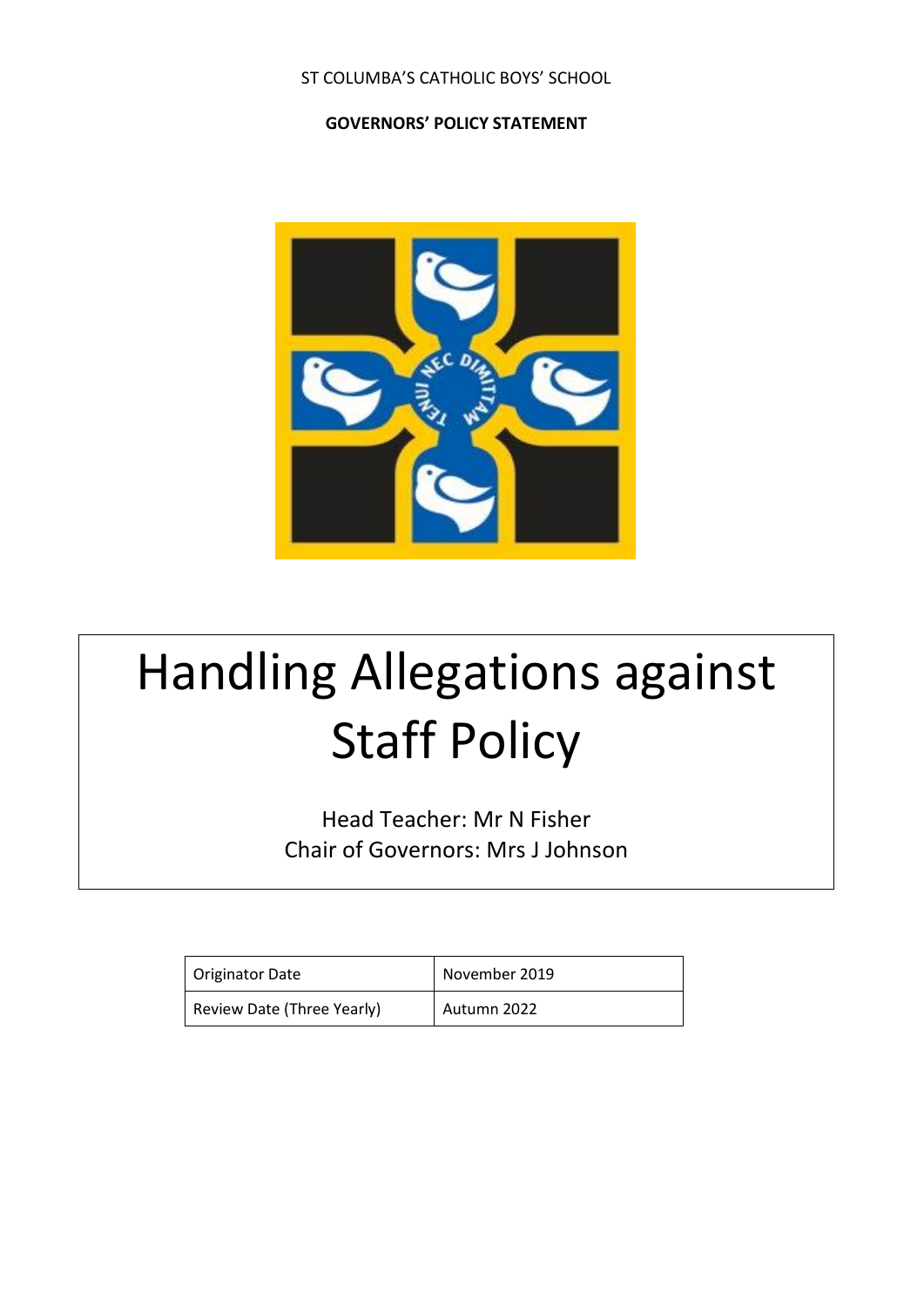## **Allegations made against staff**

This policy has been taken from '[Keeping Children Safe in Education](https://www.gov.uk/government/uploads/system/uploads/attachment_data/file/447595/KCSIE_July_2015.pdf)' statutory guidance published by the DfE in July 2015 and updated in September 2019 and has been adopted by the Governing Board of St Columba's Catholic Boys' School.

### **Duties as an employer and an employee**

This part of the guidance is about managing cases of allegations that might indicate a person would pose a risk of harm if they continue to work in regular or close contact with children in their present position, or in any capacity. It should be used in respect of all cases in which it is alleged that a teacher or member of staff (including volunteers) has:

- behaved in a way that has harmed a child, or may have harmed a child;
- possibly committed a criminal offence against or related to a child; or
- behaved towards a student(s) in a way that indicates he or she would pose a risk of harm to children.

This part of the guidance relates to members of staff who are currently working regardless of whether the alleged abuse took place at the school. Allegations against a teacher who is no longer teaching will be referred to the police. Historical allegations of abuse will also be referred to the police.

St Columba's accepts that it has a duty of care to their employees. The school will ensure they provide effective support for anyone facing an allegation and provide the employee with a named contact if they are suspended. It is essential that any allegation of abuse made against a teacher or other member of staff or volunteer is dealt with very quickly, in a fair and consistent way that provides effective protection for the student and at the same time supports the person who is the subject of the allegation.

## **Initial considerations**

The procedures for dealing with allegations need to be applied with common sense and judgement. Many cases may well either not meet the criteria set out above, or may do so without warranting consideration of either a police investigation or enquiries by local authority children's social care services. In these cases, local arrangements will be followed to resolve cases without delay.

Some rare allegations will be so serious they require immediate intervention by children's social care services and/or police. The designated officer(s) will be informed of all allegations that come to the school's attention and appear to meet the criteria so they can consult police and children's social care services as appropriate.

The following definitions will be used when determining the outcome of allegation investigations:

- **Substantiated**: there is sufficient evidence to prove the allegation;
- **Malicious**: there is sufficient evidence to disprove the allegation and there has been a deliberate act to deceive;
- **False:** there is sufficient evidence to disprove the allegation;
- **Unsubstantiated**: there is insufficient evidence to either prove or disprove the allegation. The term, therefore, does not imply guilt or innocence.

In the first instance, the Head Teacher, or where the Head Teacher is the subject of an allegation, the Chair of Governors, (the 'Case Manager') will immediately discuss the allegation with the designated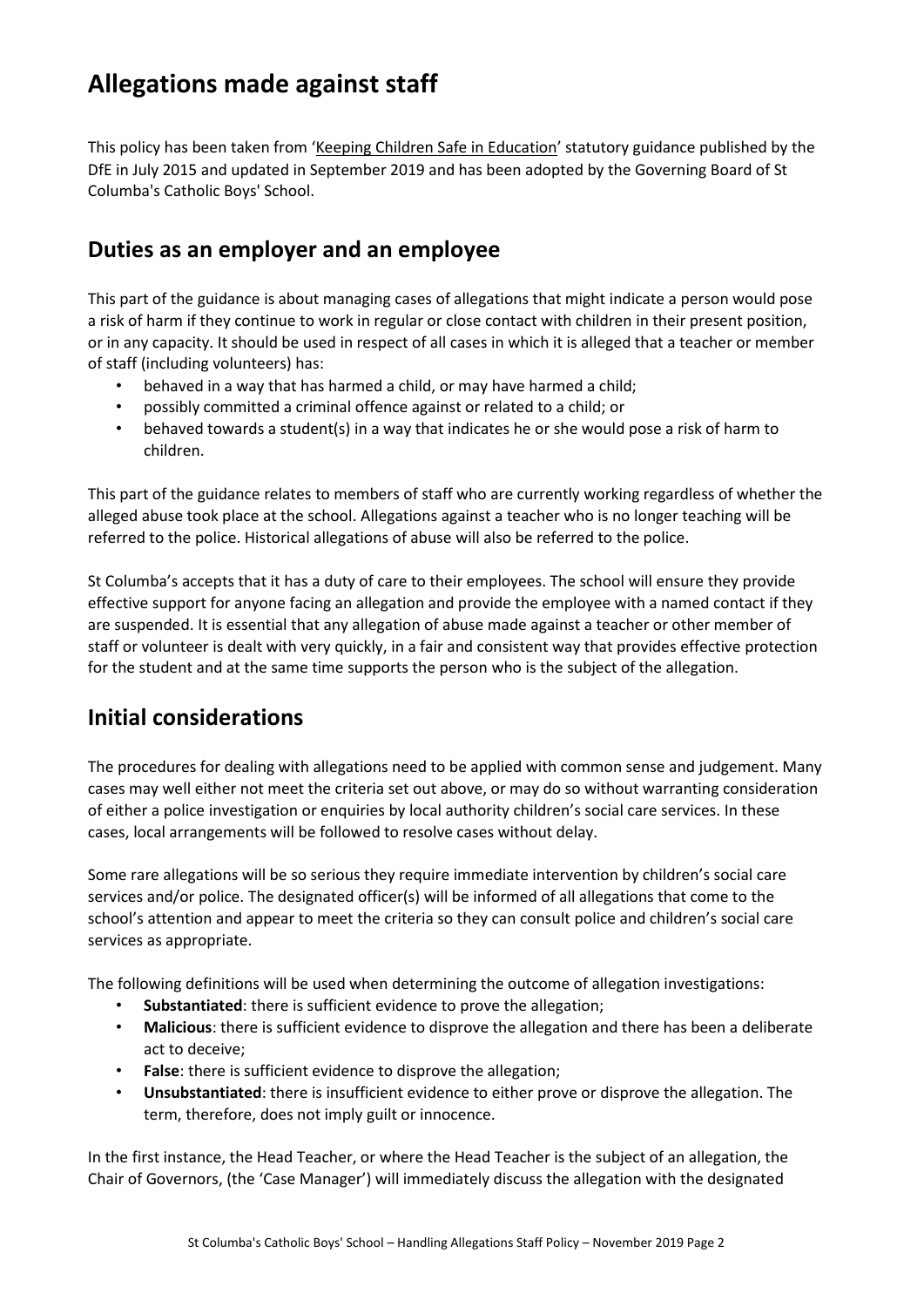officer(s). The purpose of an initial discussion is for the designated officer(s) and the case manager to consider the nature, content and context of the allegation and agree a course of action. The designated officer(s) may ask the case manager to provide or obtain relevant additional information, such as previous history, whether the student or their family have made similar allegations previously and the individual's current contact with children. There may be situations when the case manager will want to involve the police immediately, for example if the person is deemed to be an immediate risk to children or there is evidence of a possible criminal offence. Where there is no such evidence, the case manager will discuss the allegations with the designated officer(s) in order to help determine whether police involvement is necessary.

The initial sharing of information and evaluation may lead to a decision that no further action is to be taken in regard to the individual facing the allegation or concern; in which case this decision and a justification for it will be recorded by both the case manager and the designated officer(s), and agreement reached on what information will be put in writing to the individual concerned and by whom. The case manager will then consider with the designated officer(s) what action will follow both in respect of the individual and those who made the initial allegation.

The case manager will inform the accused person about the allegation as soon as possible after consulting the designated officer(s). It is extremely important that the case manager provides them with as much information as possible at that time. However, where a strategy discussion is needed, or police or children's social care services need to be involved, the case manager will not do that until those agencies have been consulted, and have agreed what information can be disclosed to the accused. The school will consider carefully whether the circumstances of a case warrant a person being suspended from contact with children or whether alternative arrangements can be put in place until the allegation or concern is resolved. All options to avoid suspension will be considered prior to taking that step (see further information on suspension which follows).

If there is cause to suspect a student is suffering or is likely to suffer significant harm, a strategy discussion will be convened in accordance with the statutory guidance 'Working Together to Safeguard Children 2015'. If the allegation is about physical contact, the strategy discussion or initial evaluation with the police will take into account that teachers and other school staff are entitled to use reasonable force to control or restrain children in certain circumstances, including dealing with disruptive behaviour.

Where it is clear that an investigation by the police or children's social care services is unnecessary, or the strategy discussion or initial evaluation decides that is the case, the designated officer(s) will discuss the next steps with the case manager. In those circumstances, the options open to the school depend on the nature and circumstances of the allegation and the evidence and information available. This will range from taking no further action to dismissal or a decision not to use the person's services in future. Suspension will not be the default position: an individual will be suspended only if there is no reasonable alternative.

In some cases, further enquiries will be needed to enable a decision about how to proceed. If so, the designated officer(s) will discuss with the case manager how and by whom the investigation will be undertaken. In straightforward cases, the investigation will normally be undertaken by a senior member of staff. However, other circumstances, such as lack of appropriate resource within the school or the nature or complexity of the allegation, may require an independent investigator. This could be sourced from the Local Authority or from other members of the Corpus Christi Partnership.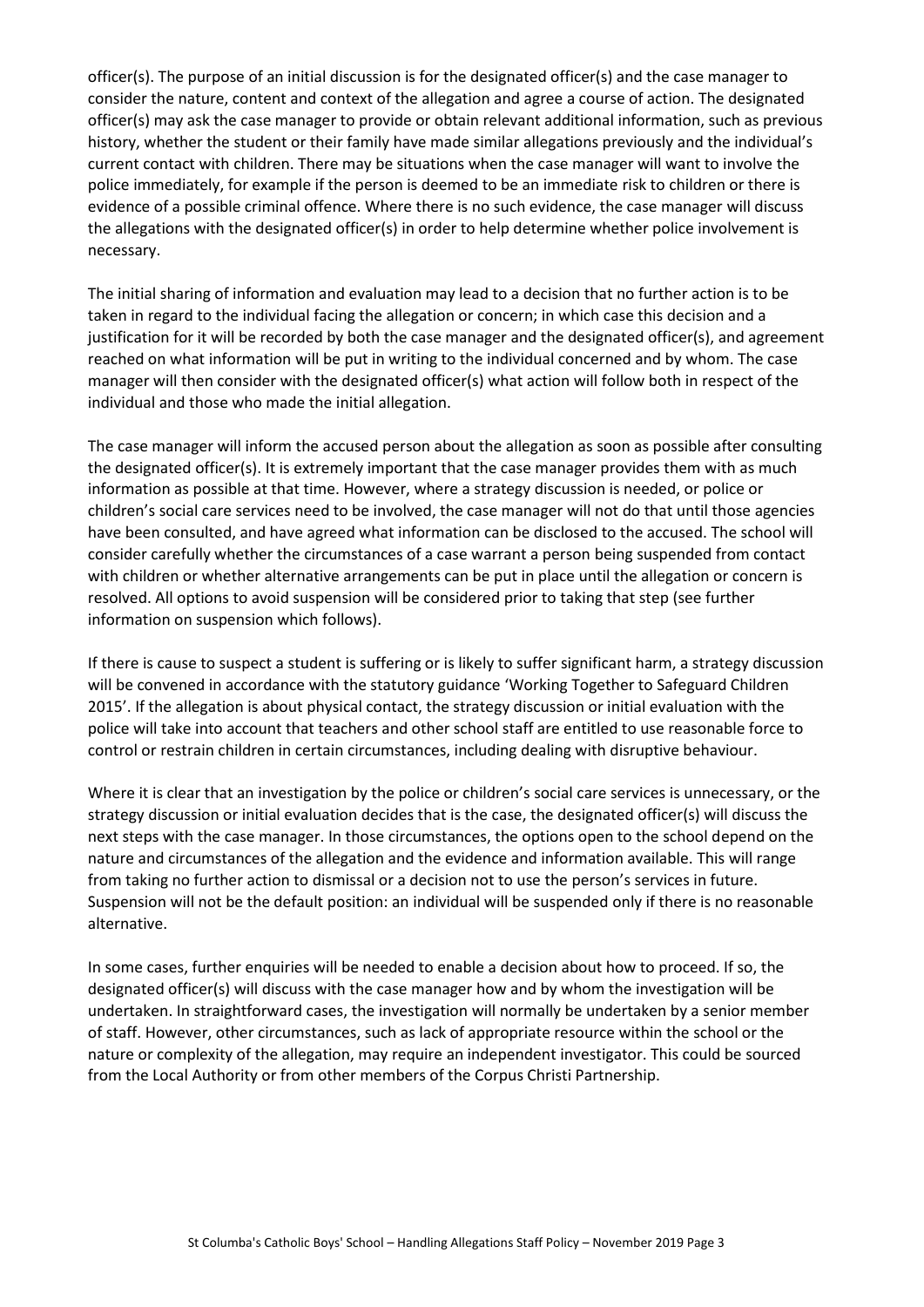#### **Supporting those involved**

As an employer, St Columba's has a duty of care to its employees. The school will act to manage and minimise the stress inherent in the allegations process. Support for the individual is vital to fulfilling this duty. Individuals will be informed of concerns or allegations as soon as possible and given an explanation of the likely course of action, unless there is an objection by the children's social care services or the police. The individual will be advised to contact their trade union representative, if they have one, or a colleague for support.

The case manager will appoint a named representative to keep the person who is the subject of the allegation informed of the progress of the case and consider what other support is appropriate for the individual. Particular care will to be taken when employees are suspended to ensure that they are kept informed of both the progress of their case and current work-related issues. Social contact with colleagues and friends will not be prevented unless there is evidence to suggest that such contact is likely to be prejudicial to the gathering and presentation of evidence.

Parents or carers of students involved will be told about the allegation as soon as possible if they do not already know of it. However, where a strategy discussion is required, or police or children's social care services need to be involved, the case manager will not do so until those agencies have been consulted and have agreed what information can be disclosed to the parents or carers. Parents or carers will also be kept informed about the progress of the case, and told the outcome where there is not a criminal prosecution, including the outcome of any disciplinary process. The deliberations of a disciplinary hearing, and the information taken into account in reaching a decision, cannot normally be disclosed, but the parents or carers of the student will be told the outcome in confidence. In deciding what information to disclose, careful consideration will be given to the provisions of the Data Protection Act 1998, the law of confidence and, where relevant, the Human Rights Act 1998.

Parents and carers will also be made aware of the requirement to maintain confidentiality about any allegations made against teachers whilst investigations are ongoing as set out in section 141F of the Education Act 2002 (see paragraph 125). If parents or carers wish to apply to the court to have reporting restrictions removed, they will be told to seek legal advice.

In cases where a student may have suffered significant harm, or there may be a criminal prosecution, children's social care services, or the police as appropriate, should consider what support the student(s) involved may need.

#### **Confidentiality**

When an allegation is made, the school will make every effort to maintain confidentiality and guard against unwanted publicity whilst the allegation is being investigated or considered. The Education Act 2002 introduced reporting restrictions preventing the publication of any material that may lead to the identification of a teacher who has been accused by, or on behalf of, a student from the same school (where that identification would identify the teacher as the subject of the allegation). The reporting restrictions apply until the point that the accused person is charged with an offence, or until the Secretary of State or the General Teaching Council for Wales publishes information about an investigation or decision in a disciplinary case arising from the allegation. The reporting restrictions also cease to apply if the individual to whom the restrictions apply effectively waives their right to anonymity by going public themselves or by giving their written consent for another to do so or if a judge lifts restrictions in response to a request to do so. The provisions commenced on 1 October 2012.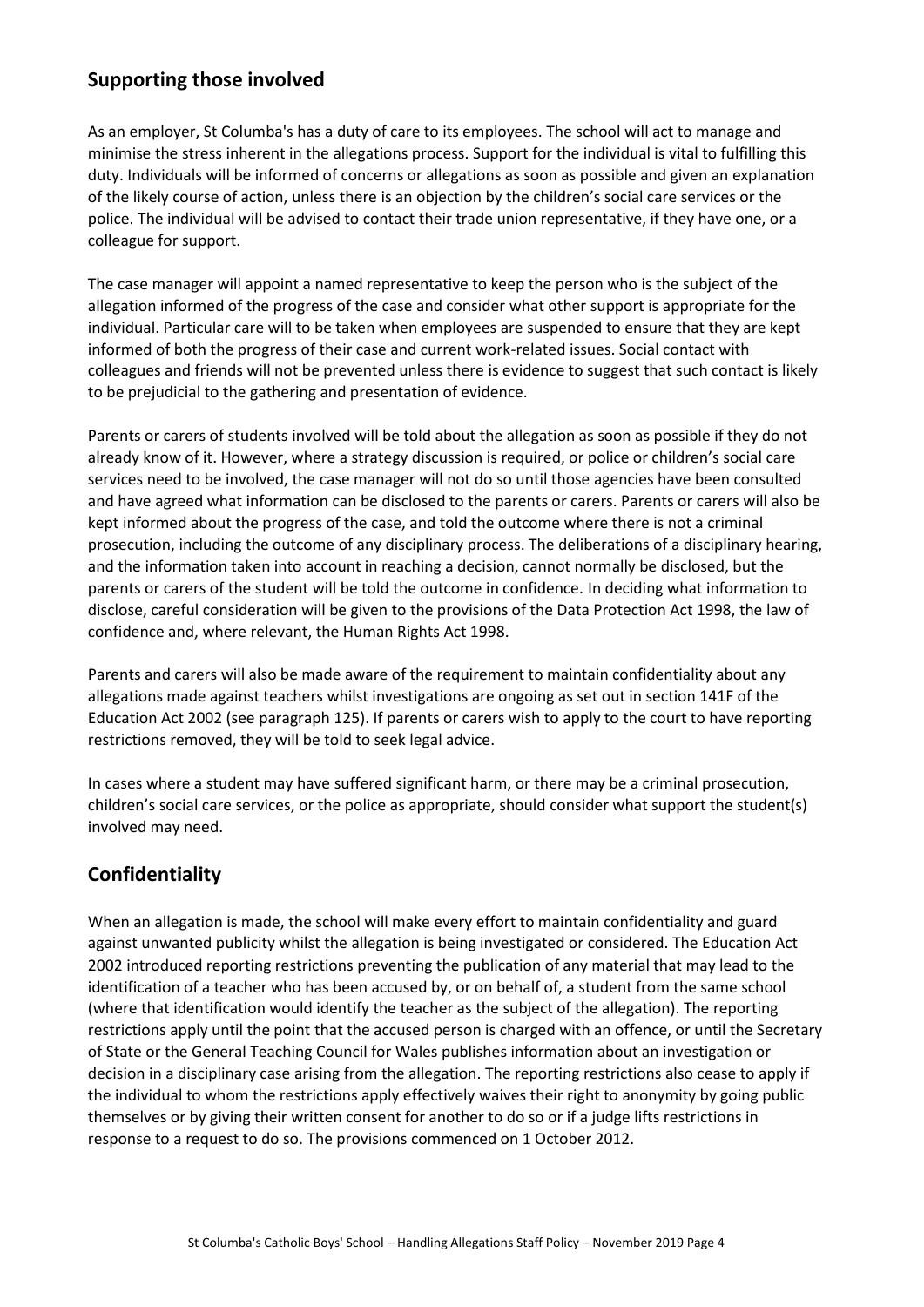The legislation imposing restrictions makes clear that "publication" of material that may lead to the identification of the teacher who is the subject of the allegation is prohibited. "Publication" includes "any speech, writing, relevant programme or other communication in whatever form, which is addressed to the public at large or any section of the public". This means that a parent who, for example, published details of the allegation on a social networking site would be in breach of the reporting restrictions (if what was published could lead to the identification of the teacher by members of the public).

In accordance with the Association of Chief Police Officers' (ACPO) guidance the police will not normally provide any information to the press or media that might identify an individual who is under investigation, unless and until the person is charged with a criminal offence. (In exceptional cases where the police would like to depart from that rule, for example an appeal to trace a suspect, they must apply to a magistrates' court to request that reporting restrictions be lifted).

The case manager will take advice from the designated officer(s), police and children's social care services to agree the following:

- who needs to know and, importantly, exactly what information can be shared;
- how to manage speculation, leaks and gossip;
- what, if any information can be reasonably given to the wider community to reduce speculation; and
- how to manage press interest if and when it will arise.

#### **Managing the situation and exit arrangements**

#### **Resignations and 'settlement agreements'**

If the accused person resigns, or ceases to provide their services, this will not prevent an allegation being followed up in accordance with this guidance. **A referral to the DBS** *must* **be made, if the criteria are met.**

**Schools and colleges have a legal duty to refer to the DBS anyone who has harmed, or poses a risk of harm, to a child or vulnerable adult; where the harm test is satisfied in respect of that individual; where the individual has received a caution or conviction for a relevant offence, or if there is reason to believe that individual has committed a listed relevant offence; and that individual has been removed from working (paid or unpaid) in regulated activity, or would have been removed had they not left.50 The DBS will consider whether to bar the person. Referrals should be made as soon as possible after the resignation or removal of the individual. Guidance on referrals can be found on GOV.UK.**

If the accused person resigns or their services cease to be used and the criteria are met it will not be appropriate to reach a settlement/compromise agreement. A settlement/compromise agreement which prevents the school or college from making a DBS referral when the criteria are met would likely result in a criminal offence being committed as the school would not be complying with its legal duty to make the referral.

It is important that every effort is made to reach a conclusion in all cases of allegations bearing on the safety or welfare of children, including any in which the person concerned refuses to cooperate with the process. Wherever possible the accused will be given a full opportunity to answer the allegation and make representations about it. But the process of recording the allegation and any supporting evidence, and reaching a judgement about whether it can be substantiated on the basis of all the information available, will continue even if that cannot be done or the accused does not cooperate. It may be difficult to reach a conclusion in those circumstances, and it may not be possible to apply any disciplinary sanctions if a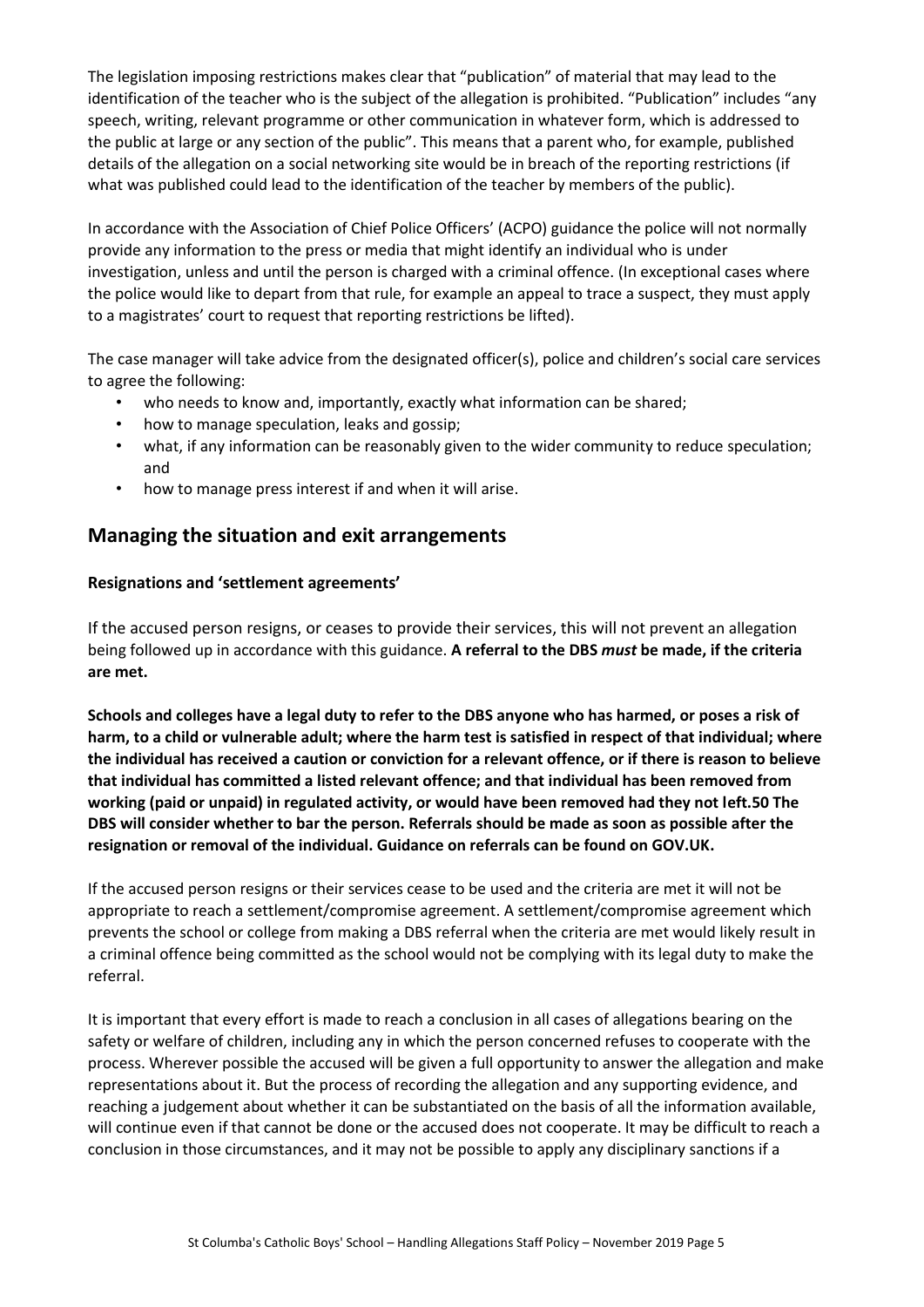person's period of notice expires before the process is complete, but it is important to reach and record a conclusion wherever possible.

'Settlement agreements' (sometimes referred to as compromise agreements), by which a person agrees to resign if the employer agrees not to pursue disciplinary action, and both parties agree a form of words to be used in any future reference, will not be used in cases of refusal to cooperate or resignation before the person's notice period expires. Such an agreement will not prevent a thorough police investigation where that is appropriate.

#### **Record keeping**

Details of allegations that are found to have been malicious will be removed from personnel records. However, for all other allegations, it is important that a clear and comprehensive summary of the allegation, details of how the allegation was followed up and resolved, and a note of any action taken and decisions reached, is kept on the confidential personnel file of the accused, and a copy provided to the person concerned.

The purpose of the record is to enable accurate information to be given in response to any future request for a reference, where appropriate. It will provide clarification in cases where future DBS checks reveal information from the police about an allegation that did not result in a criminal conviction and it will help to prevent unnecessary re-investigation if, as sometimes happens, an allegation re-surfaces after a period of time. The record will be retained at least until the accused has reached normal pension age or for a period of 10 years from the date of the allegation if that is longer.

The Information Commissioner has published guidance on employment records in its Employment Practices Code and supplementary guidance, which provides some practical advice on record retention.

#### **References**

Cases in which an allegation was proven to be false, unsubstantiated or malicious will not be included in employer references. A history of repeated concerns or allegations which have all been found to be false, unsubstantiated or malicious will also not be included in any reference.

#### **Timescales**

It is in everyone's interest to resolve cases as quickly as possible consistent with a fair and thorough investigation. All allegations will be investigated as a priority to avoid any delay. Target timescales are shown below: the time taken to investigate and resolve individual cases depends on a variety of factors including the nature, seriousness and complexity of the allegation, but these targets will be achieved in all but truly exceptional cases. It is expected that 80 per cent of cases will be resolved within one month, 90 per cent within three months, and all but the most exceptional cases will be completed within 12 months.

For those cases where it is clear immediately that the allegation is unsubstantiated or malicious, they will be resolved within one week. Where the initial consideration decides that the allegation does not involve a possible criminal offence it will be for the school to deal with it, although if there are concerns about child protection, the school will discuss them with the designated officer(s). In such cases, if the nature of the allegation does not require formal disciplinary action, the employer will institute appropriate action within three working days. If a disciplinary hearing is required and can be held without further investigation, the hearing will be held within 15 working days.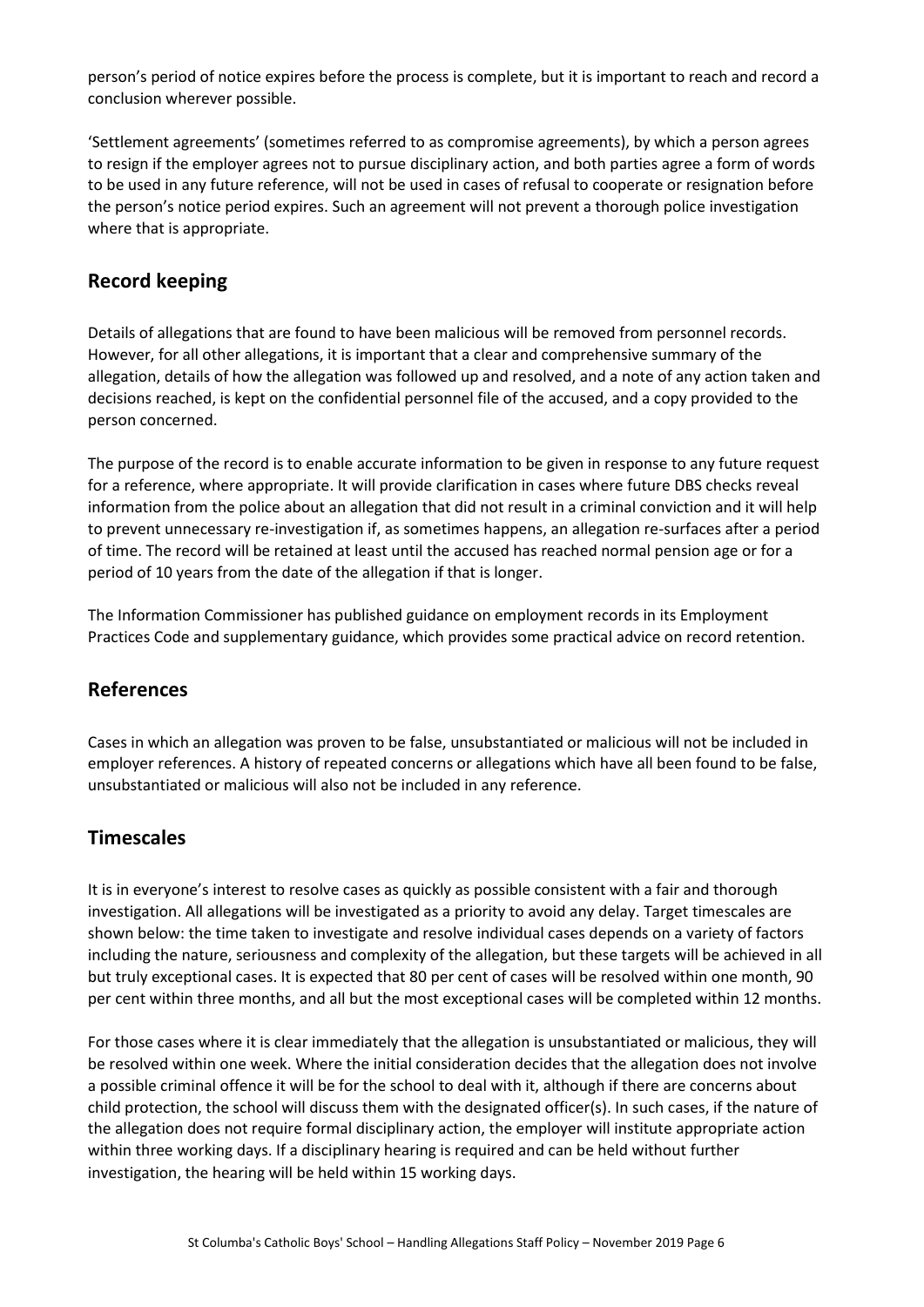#### **Oversight and monitoring**

The designated officer(s) has overall responsibility for oversight of the procedures for dealing with allegations; for resolving any inter-agency issues; and for liaison with the Local Safeguarding Children Board (LSCB) on the subject. The designated officer(s) will provide advice and guidance to the case manager, in addition to liaising with the police and other agencies, and monitoring the progress of cases to ensure that they are dealt with as quickly as possible consistent with a thorough and fair process. Reviews will be conducted at fortnightly or monthly intervals, depending on the complexity of the case.

Police forces should also identify officers who will be responsible for:

- liaising with the designated officer(s);
- taking part in the strategy discussion or initial evaluation;
- subsequently reviewing the progress of those cases in which there is a police investigation; and
- sharing information on completion of the investigation or any prosecution.

If the strategy discussion or initial assessment decides that a police investigation is required, the police should also set a target date for reviewing the progress of the investigation and consulting the Crown Prosecution Service (CPS) about whether to:

- charge the individual;
- continue to investigate; or
- close the investigation.

Wherever possible, that review should take place no later than four weeks after the initial evaluation. Dates for subsequent reviews, ideally at fortnightly intervals, will be set at the meeting if the investigation continues.

#### **Suspension**

The possible risk of harm to children posed by an accused person will be evaluated and managed in respect of the student(s) involved in the allegations. In some rare cases that will require the case manager to consider suspending the accused until the case is resolved. Suspension is not be an automatic response when an allegation is reported; all options to avoid suspension will be considered prior to taking that step. If the case manager is concerned about the welfare of other students in the school or the teacher's family, those concerns will be reported to the designated officer(s) or police. But suspension is highly unlikely to be justified on the basis of such concerns alone.

Suspension will only be considered in a case where there is cause to suspect a student or other students at the school is/are at risk of harm or the case is so serious that it might be grounds for dismissal. However, a person will not be suspended automatically: the case manager must consider carefully whether the circumstances warrant suspension from contact with students at the school or until the allegation is resolved, and may wish to seek advice from their personnel adviser and the designated officer(s). In cases where the school is made aware that the Secretary of State has made an interim prohibition order in respect of an individual at the school or college it will be necessary to immediately suspend that person from teaching pending the findings of the NCTL's investigation.

The case manager will also consider whether the result that would be achieved by immediate suspension could be obtained by alternative arrangements. In many cases an investigation can be resolved quickly and without the need for suspension. If the designated officer(s), police and children's social care services have no objections to the member of staff continuing to work during the investigation, the case manager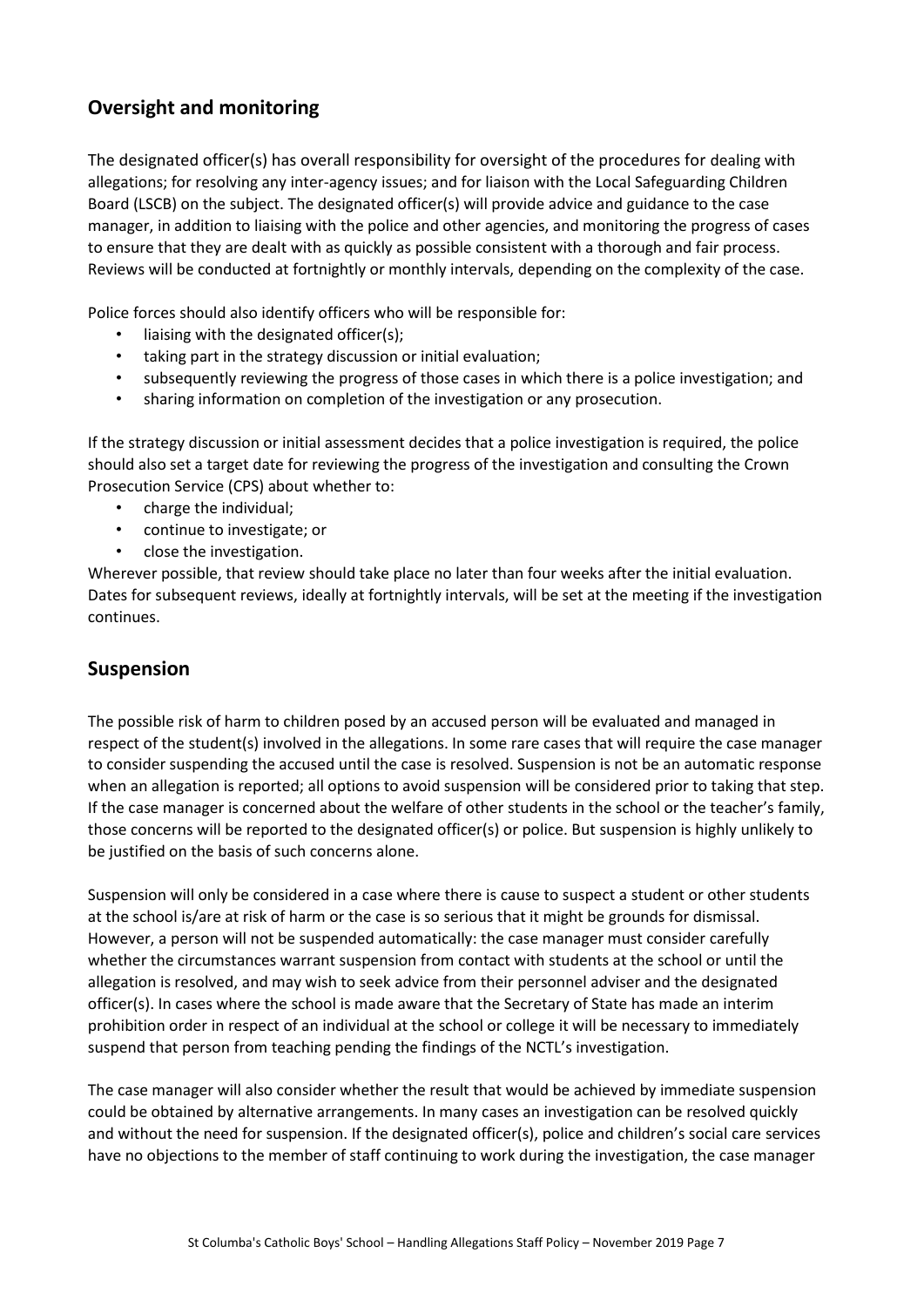will be as inventive as possible to avoid suspension. Based on assessment of risk, the following alternatives will be considered by the case manager before suspending a member of staff:

- redeployment within the school so that the individual does not have direct contact with the student(s) concerned;
- providing an assistant to be present when the individual has contact with students;
- redeploying to alternative work in the school so the individual does not have unsupervised access to students;
- moving the student(s) to classes where they will not come into contact with the member of staff, making it clear that this is not a punishment and parents have been consulted; or
- temporarily redeploying the member of staff to another role in a different location, for example to an alternative school or college or work for the local authority or academy trust.

These alternatives allow time for an informed decision regarding the suspension and possibly reduce the initial impact of the allegation. This will, however, depend upon the nature of the allegation. The case manager will consider the potential permanent professional reputational damage to employees that can result from suspension where an allegation is later found to be unsubstantiated or maliciously intended.

If immediate suspension is considered necessary, the rationale and justification for such a course of action will be agreed and recorded by both the case manager and the designated officer(s). This will also include what alternatives to suspension have been considered and why they were rejected.

Where it has been deemed appropriate to suspend the person, written confirmation will be dispatched within one working day, giving as much detail as appropriate for the reasons for the suspension. The school accepts that it is not acceptable to leave a person who has been suspended without any support. The person will be informed at the point of their suspension who their named contact is within the organisation and provided with their contact details.

Children's social care services or the police cannot require the case manager to suspend a member of staff or a volunteer, although they will give appropriate weight to their advice. The power to suspend is vested in the governing body who are the employers of staff at the school. However, where a strategy discussion or initial evaluation concludes that there will be enquiries by the children's social care services and/or an investigation by the police, the designated officer(s) will canvass police and children's social care services for views about whether the accused member of staff needs to be suspended from contact with children in order to inform the schools consideration of suspension. Police involvement does not make it mandatory to suspend a member of staff; this decision will be taken on a case-by-case basis having undertaken a risk assessment.

#### **Information sharing**

In a strategy discussion or the initial evaluation of the case, the agencies involved should share all relevant information they have about the person who is the subject of the allegation, and about the alleged victim.

Where the police are involved, wherever possible the school will ask the police to obtain consent from the individuals involved to share their statements and evidence for use in the school's disciplinary process. This will be done as their investigation proceeds and will enable the police to share relevant information without delay at the conclusion of their investigation or any court case.

Children's social care services should adopt a similar procedure when making enquiries to determine whether the student(s) named in the allegation are in need of protection or services, so that any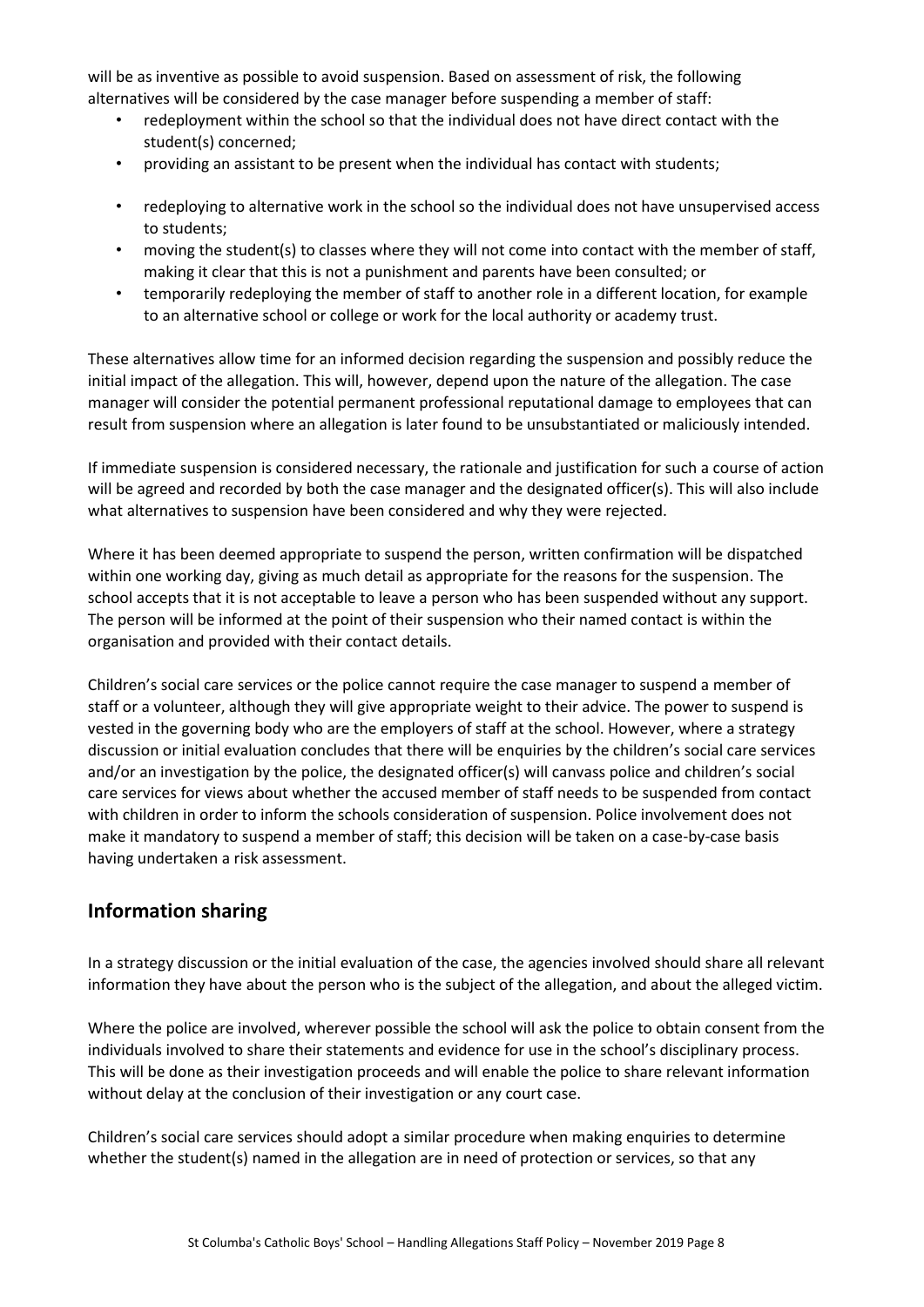information obtained in the course of those enquiries which is relevant to a disciplinary case can be passed to the employer without delay.

#### **Specific actions**

#### **Following a criminal investigation or a prosecution**

The police should inform the school and designated officer(s) immediately when a criminal investigation and any subsequent trial is complete, or if it is decided to close an investigation without charge, or not to continue to prosecute the case after person has been charged. In those circumstances the designated officer(s) should discuss with the case manager whether any further action, including disciplinary action, is appropriate and, if so, how to proceed. The information provided by the police and/or children's social care services should inform that decision. The options will depend on the circumstances of the case and the consideration will need to take into account the result of the police investigation or the trial, as well as the different standard of proof required in disciplinary and criminal proceedings.

#### **On conclusion of a case**

If the allegation is substantiated and the person is dismissed or the employer ceases to use the person's services, or the person resigns or otherwise ceases to provide his or her services, the designated officer(s) should discuss with the case manager and their personnel adviser whether the school will decide to make a referral to the DBS for consideration of whether inclusion on the barred lists is required; and in the case of a member of teaching staff whether to refer the matter to the National College for Teaching and Leadership (NCTL) to consider prohibiting the individual from teaching.

#### **There is a legal requirement for the school to make a referral to the DBS where it is thought that an individual has engaged in conduct that harmed (or is likely to harm) a student; or if a person otherwise poses a risk of harm to a child.**

Where it is decided on the conclusion of a case that a person who has been suspended can return to work, the case manager will consider how best to facilitate that. Most people will benefit from some help and support to return to work after a stressful experience. Depending on the individual's circumstances, a phased return and/or the provision of a mentor to provide assistance and support in the short term may be appropriate. The case manager will also consider how the person's contact with the student(s) who made the allegation can best be managed if they still attend the school.

#### **In respect of malicious or unsubstantiated allegations**

If an allegation is determined to be unsubstantiated or malicious, the designated officers(s) should refer the matter to the children's social care services to determine whether the student concerned is in need of services, or may have been abused by someone else. If an allegation is shown to be deliberately invented or malicious, the Head Teacher will consider whether any disciplinary action is appropriate against the student who made it; or whether the police should be asked to consider if action might be appropriate against the person responsible, even if he or she was not a student.